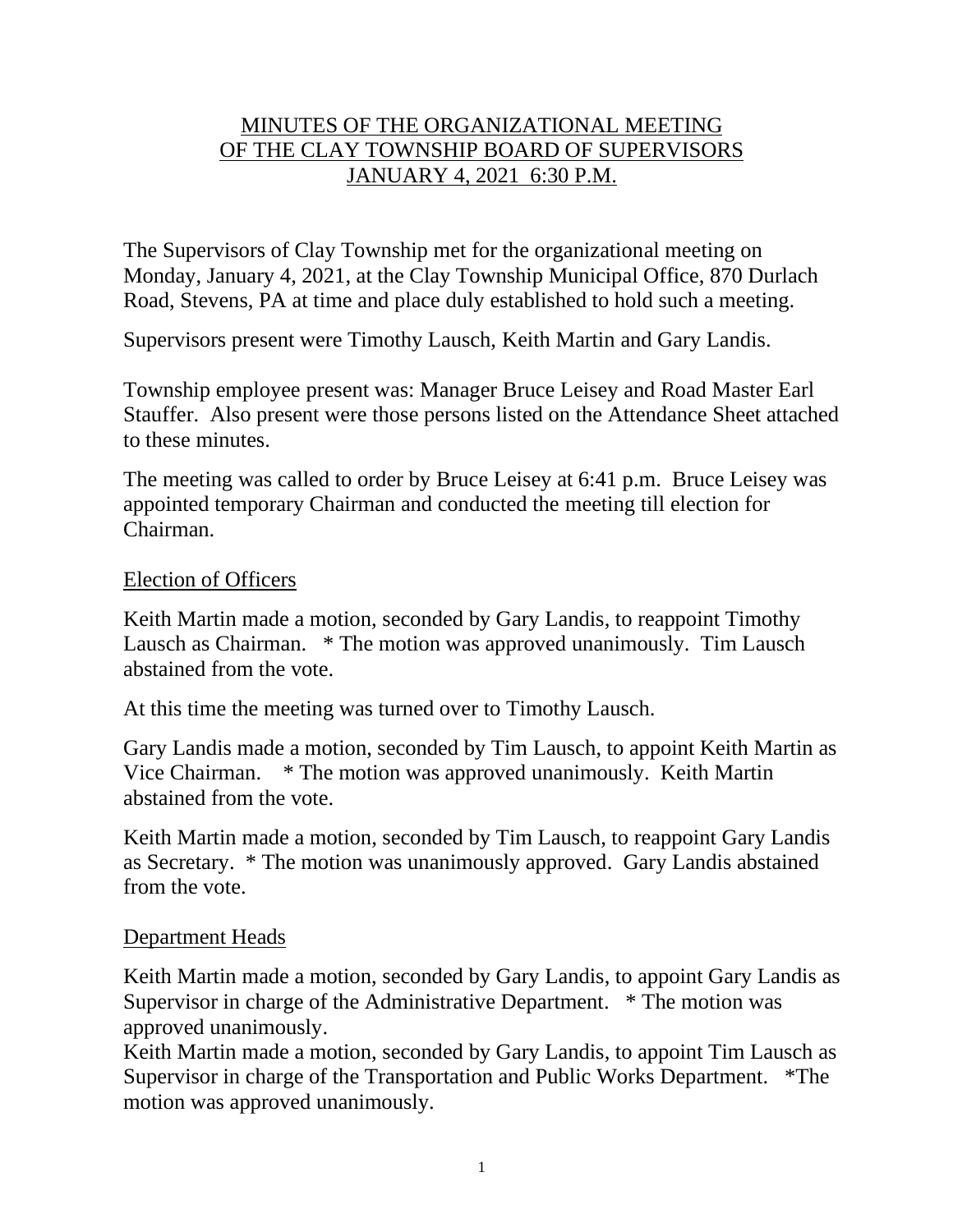Keith Martin made a motion, seconded by Gary Landis to reappoint Keith Martin in charge of the Police Department and Emergency Services. \* The motion was approved unanimously.

# Tax Rate

The Board of Supervisors acknowledged the tax rate at 1.17 mills. This rate was established at the December 26, 2017 Board of Supervisors meeting.

The Board of Supervisors acknowledged the Local Services Tax of \$52.00 per person earning over \$12,000 in Clay Township. This rate was established at the December 8, 2008 Board of Supervisors meeting.

# Banking Institution

Gary Landis made a motion, seconded by Keith Martin, to reappoint BB&T, as the Clay Township Banking institution for all General and Recreation funds, and for the Sewer Fund checking account for the year of 2021, and to authorize Keith Martin, Bruce Leisey and Gary Landis to co-sign checks and to require two signatures on all checks. \* The motion was approved unanimously.

Gary Landis made a motion, seconded by Keith Martin, to reappoint PLIGIT as the Clay Township Banking Institution for Liquid Fuels Funds and the General and Sewer Funds CDs and Rec Capital Improvement Fund Accounts and JBT for General Fund interest checking and CD for the year 2021, and to authorize Keith Martin, Bruce Leisey and Gary Landis to co-sign checks and to require two signatures on all checks. \* The motion was approved unanimously.

# Township Solicitor

Keith Martin made a motion, seconded by Gary Landis, to reappoint the firm of Mejia Law Group with Jennifer Mejia as the Township Representative, as the Clay Township Solicitor for 2021. The firm will be paid rates noted in the agenda. \* The motion was approved unanimously.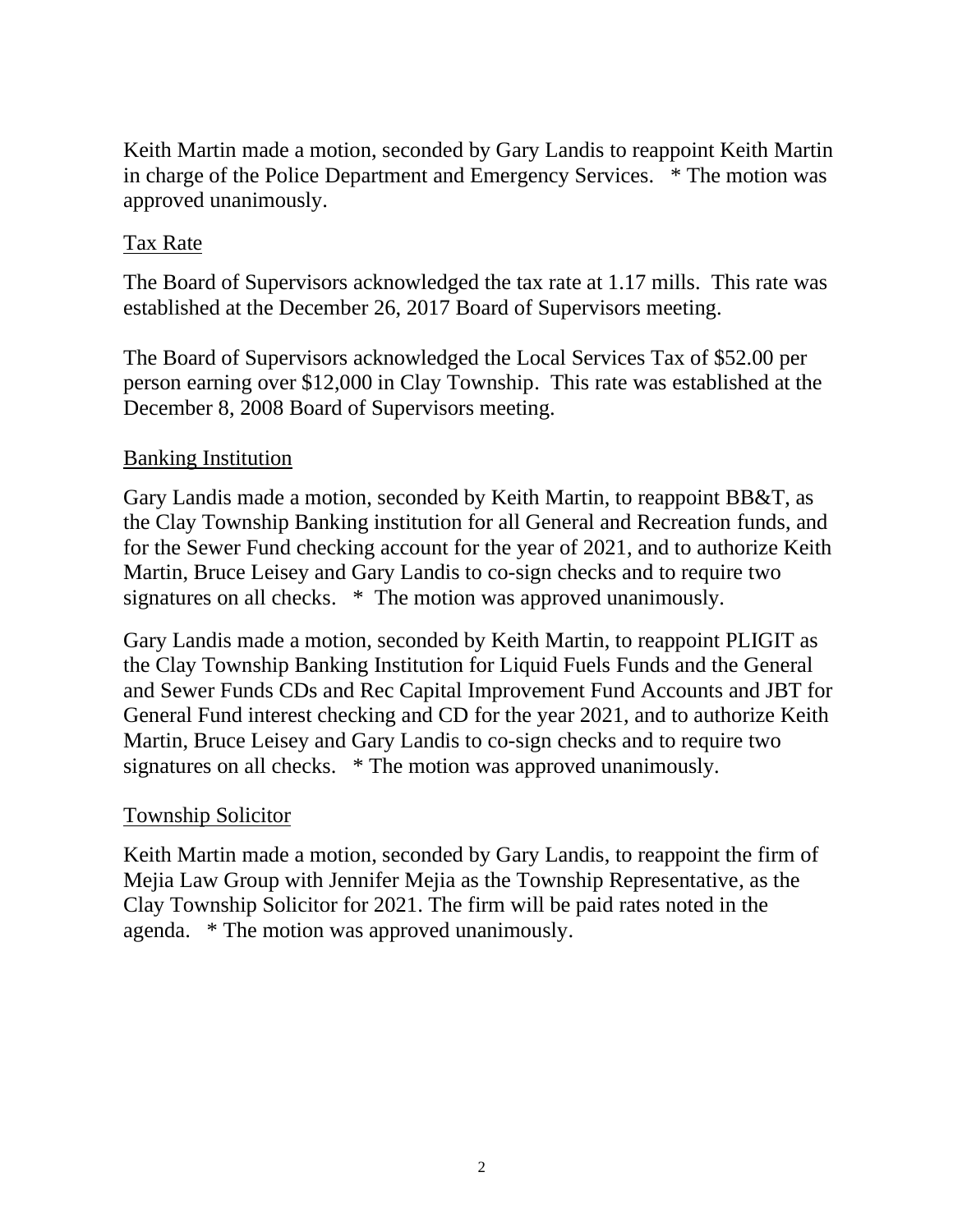## Engineering Firm

Keith Martin made a motion, seconded by Gary Landis, to reappoint Hanover Engineering Associates as the Clay Township engineer for 2021. Robert Lynn will be the Township's representative at the attached rates. \* The motion was approved unanimously.

# Township Manager/Treasurer/Assistant Secretary

Keith Martin made a motion, seconded by Gary Landis, to reappoint Bruce Leisey as Township Manager/Treasurer/Assistant Secretary for 2021. \*The motion was approved unanimously.

#### Roadmaster

Keith Martin made a motion, seconded by Gary Landis, to reappoint Earl Stauffer as Township Roadmaster for 2021. \*The motion was approved unanimously.

#### Sewage Enforcement Officer

Keith Martin made a motion, seconded by Gary Landis, to reappoint Marvin Stoner as Clay Township's Sewage Enforcement Officer for 2021 at the rate of \$300 per perk and probe(includes alternate site), \$100 per permit and \$50 per hour for other work. Len Spencer was appointed as the Alternate Sewage Enforcement Officer at the same rates. \* The motion was approved unanimously.

#### Sewage Treatment Operator

Gary Landis made a motion, seconded by Keith Martin, to reappoint Clean Water, Inc. as operator for the Hopeland Wastewater Treatment Plant for 2021, at the rate of \$1,415 per month. \* The motion was approved unanimously.

## Zoning Officer/Permit Officer and Assistant Zoning Officer/ Permit Officer

Keith Martin made a motion, seconded by Gary Landis, to reappoint Thomas Zorbaugh as Zoning Officer, and Bruce Leisey as Assistant Zoning Officer for 2021. \* The motion was approved unanimously.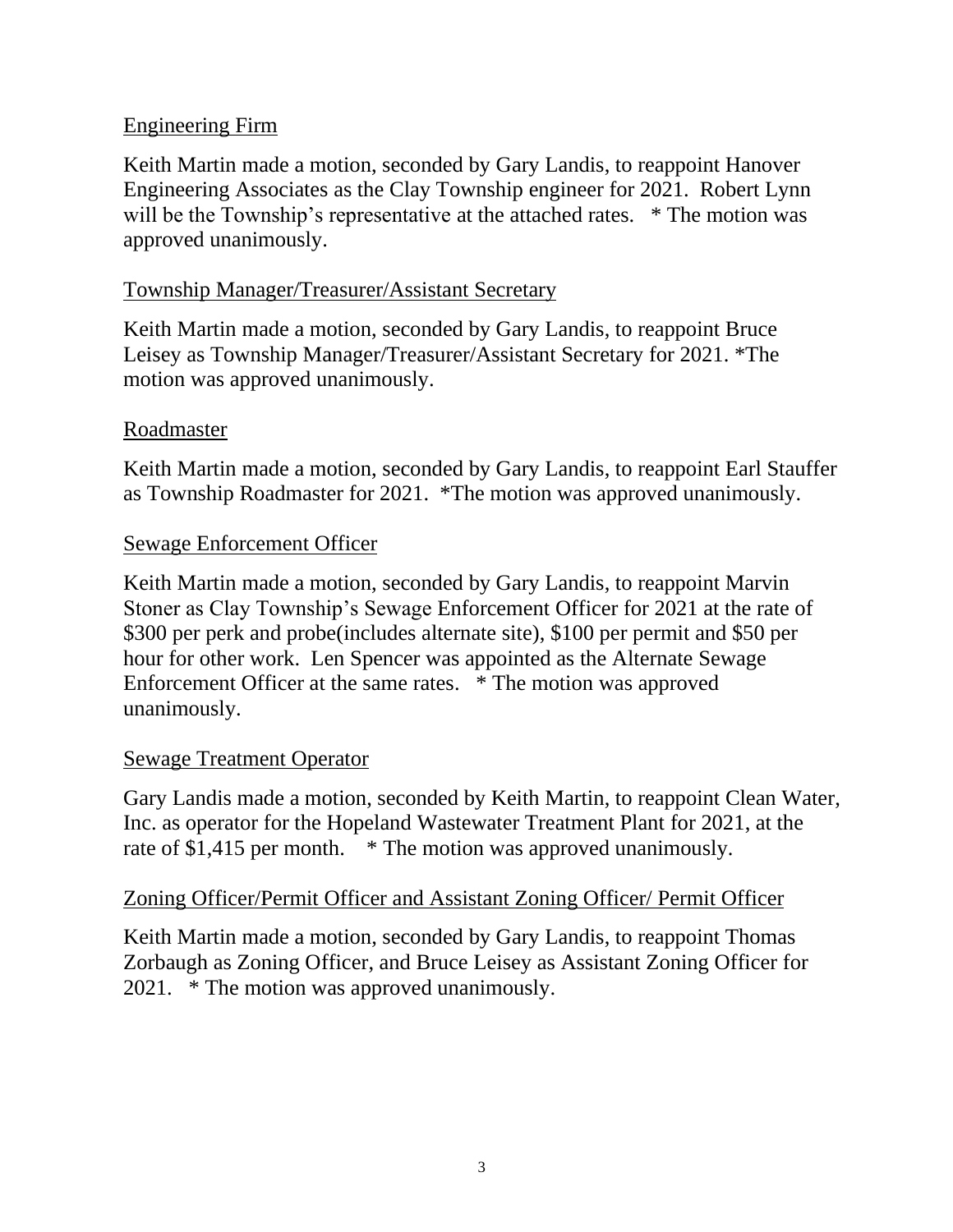#### Vacancy Board

Keith Martin made a motion, seconded by Gary Landis, to reappoint Roger Kline, 650 Ridgeview Drive, Ephrata, PA to the Vacancy Board for 2021. \* The motion was approved unanimously.

#### Planning Commission

No action was taken on this appointment.

#### Board of Appeals

Gary Landis made a motion, seconded by Keith Martin, to reappoint Jonathan Zimmerman, 1590 Furnace Hill Road and Marvin Martin, 250 W Mt Airy Road and Josh Reist, 420 Yummerdall Road to the Board of Appeals and E Richard Young as Appeals Board Solicitor. \* The motion was approved unanimously.

#### Zoning Hearing Board

Gary Landis made a motion, seconded by Keith Martin, to reappoint Chad Hummel, 498 Rocky Ridge Road, Denver to a three-year term on the Zoning Hearing Board which expires on December 31, 2023. \* The motion was approved unanimously.

#### Park and Rec Board

No action was taken at this time.

## Building Inspector/Code Official

Keith Martin made a motion, seconded by Gary Landis, to approve reappoint Tom Zorbaugh as Building Code Official and Associated Building Inspections LLC, Building Inspection Underwriters of PA Inc and Commonwealth Code Inspection Service, Inc as Clay Township's building inspectors for 2021 at the rates submitted by individual third party agency. \* The motion was approved unanimously.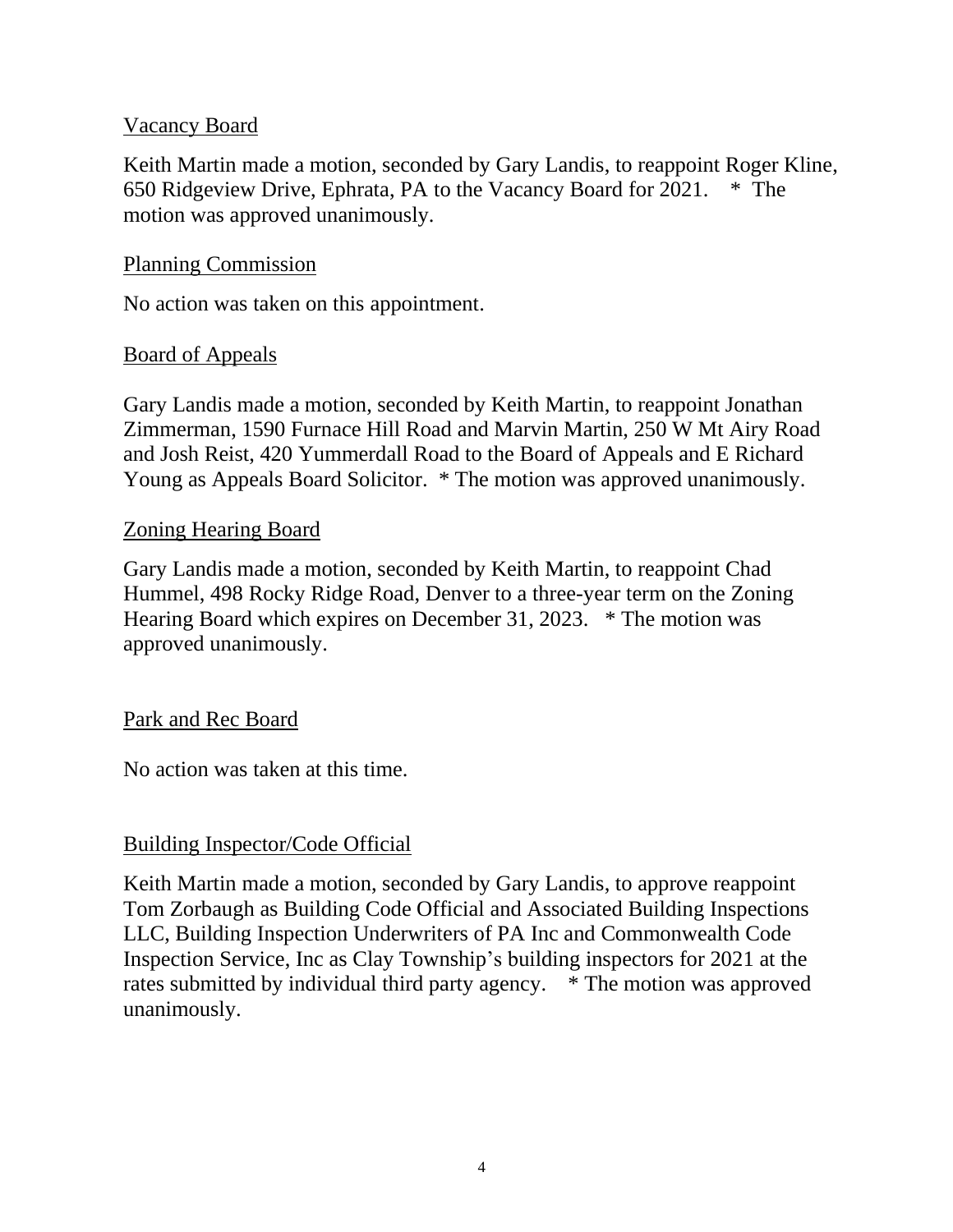Keith Martin made a motion, seconded by Gary Landis to reappoint Randy Maurer, 336 Hillcrest Drive, Ephrata as Clay Township's Fire Code Official. \* The motion was approved unanimously.

# Redevelopment Authority

Gary Landis made a motion, seconded by Keith Martin, to reappoint Thomas Zeager as citizen representative to the Lancaster County Redevelopment Authority for 2021. \* The motion was approved unanimously.

## Mileage Rate

Gary Landis made a motion, seconded by Keith Martin to set the mileage rate for business use of personal vehicles at the maximum allowable not itemized reimbursement IRS rate which is currently set at \$.56 per mile for 2021. \* The motion was approved unanimously.

## Meeting Schedule

Keith Martin made a motion, seconded by Gary Landis, to maintain the following meeting schedule for 2021. Board of Supervisors  $-2<sup>nd</sup>$  Monday PM and  $4<sup>th</sup>$ Tuesday AM; Zoning Hearing Board  $-1$ <sup>st</sup> Thursday; Planning Commission  $-4<sup>th</sup>$ Monday; and Park and Recreation the 1<sup>st</sup> Tuesday of each month as printed on the attached sheet. \* The motion was approved unanimously.

## Establish Fees

Gary Landis made a motion, seconded by Keith Martin, to adopt Resolution #010421 Clay Township Schedule of Fees for 2021 as included in the packets. \* The motion was approved unanimously.

## Employee Salaries

Keith Martin made a motion, seconded by Gary Landis, to approve the 2021 employees' salaries as follows. \* The motion was approved unanimously.

| Earl Stauffer       | \$31.47/hour                                     |
|---------------------|--------------------------------------------------|
| Gary Calik          | \$27.78/hour                                     |
| Donald Moyer        | \$23.00/hour                                     |
| <b>Bruce Leisey</b> | $$3,076.93/bi$ -weekly                           |
| Tom Zorbaugh        | $$32.88/hour$ – part time approx. 7 hours a week |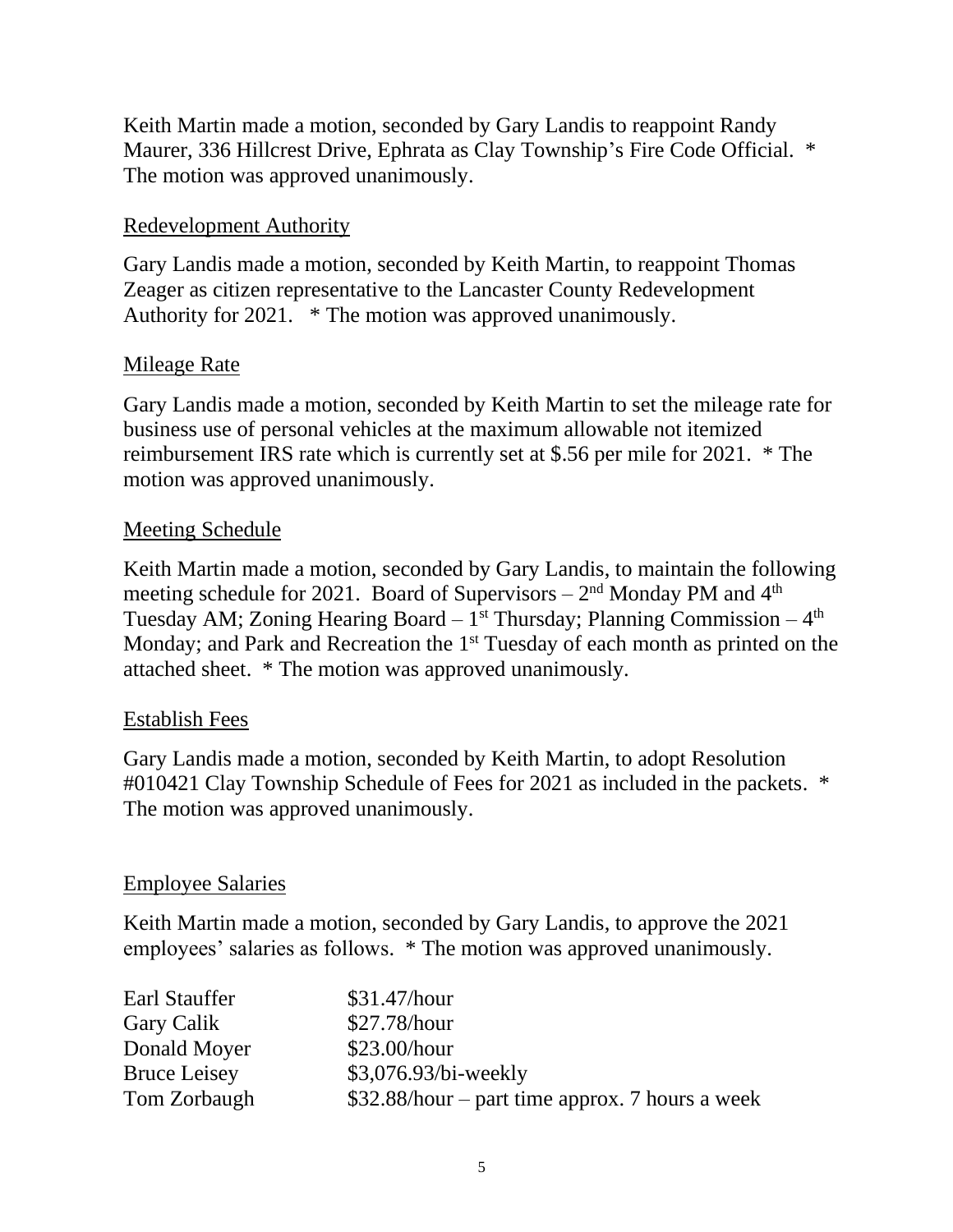| Wendy Hackman                              | \$21.00/hour                                            |
|--------------------------------------------|---------------------------------------------------------|
| Mike Boyer                                 | $$18.54/hour$ – part time 500 hours max per year        |
| <b>Marvin Stoner</b>                       | \$300 per perk and probe, \$100 per permit and \$50 per |
|                                            | hour for other work performed                           |
| PT Lawn Maint                              | $20.00/h$ our                                           |
| PT Summer Road Maint 12.25/hour (Seasonal) |                                                         |

#### Part-Time Snow Removal – Personnel / Rate

Gary Landis made a motion, seconded by Keith Martin, to reappoint on a parttime as-needed basis Samuel Eberly, 135 W Mt Airy Road, Stevens at a rate of \$20.72/hour for snow removal and road maintenance in 2021. \* The motion was approved unanimously.

#### Authority to Employ Supervisors

Gary Landis made a motion, seconded by Keith Martin, to authorize the employment of the Supervisors to perform Public Works duties, Clerical duties, mobile home park inspections and stormwater inspections at a rate set by the Auditors. \* The motion was approved unanimously.

#### Treasurer's Bond

Keith Martin made a motion, seconded by Gary Landis, to maintain the Treasurer's Bond amount at \$1,000,000. \* The motion was approved unanimously.

#### Public Officials' Bond

Keith Martin made a motion, seconded by Gary Landis, to maintain the Public Official's Bond amount at \$350,000. \* The motion was approved unanimously.

#### Delegates to PA State Association of Township Supervisors Annual Convention

Keith Martin made a motion, seconded by Tim Lausch, to reappoint Bruce Leisey as voting delegate and Gary Landis as alternate voting delegate for the PSATS annual convention. \* The motion was approved unanimously.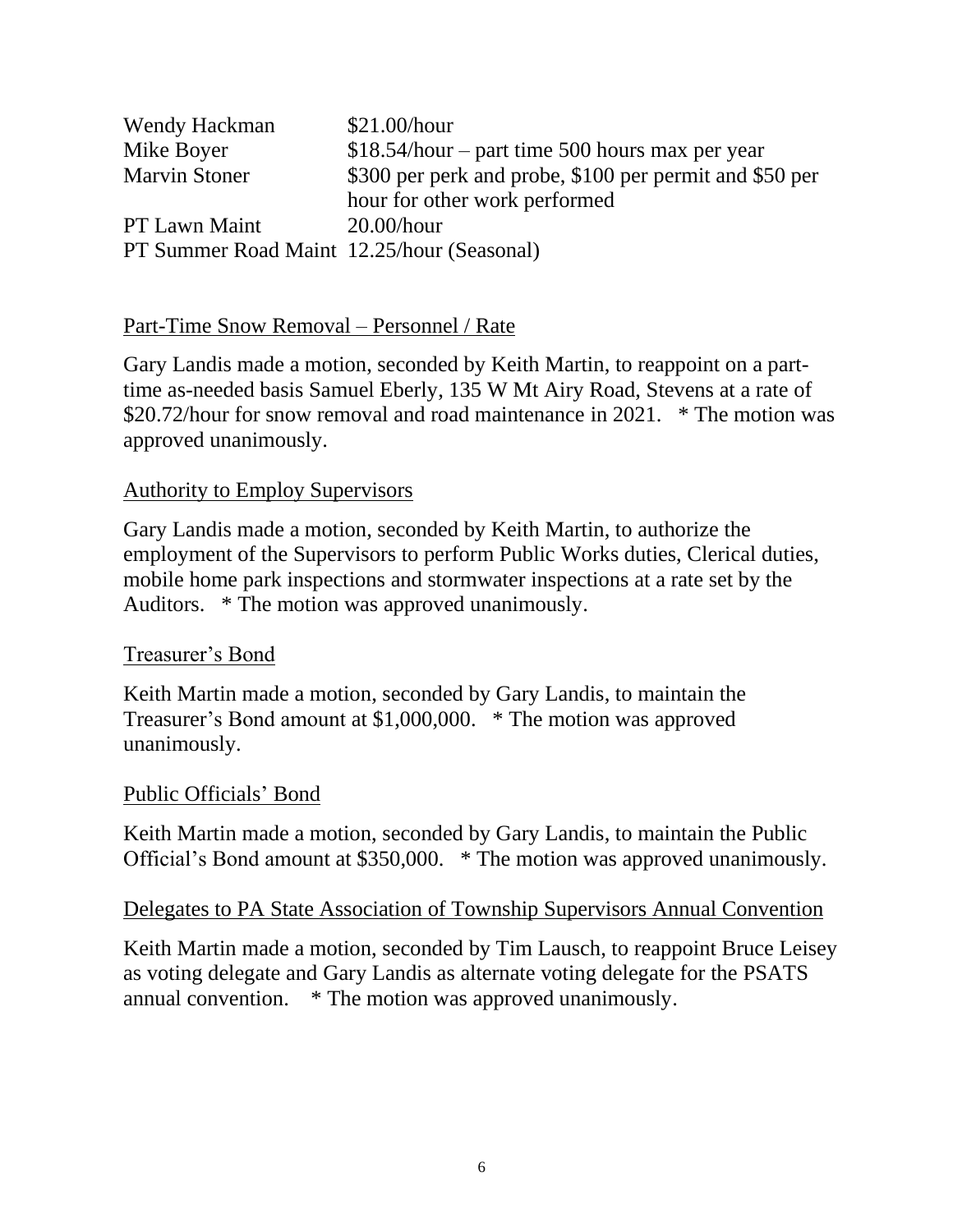# Employee Holidays

Gary Landis made a motion, seconded by Keith Martin, to approve the 2021 holiday schedule for the employees as printed and attached. \* The motion was approved unanimously.

## Sewer Fees

Gary Landis made a motion, seconded by Keith Martin, to approve Resolution #010421B to increase the 2021 sewer fees to \$425 per year which is a \$10.00 increase from 2019 rate. \* The motion was approved unanimously.

# Street Lighting Assessment

Gary Landis made a motion, seconded by Keith Martin to approve Resolution #010421C which maintains the fee for street light assessment at \$100.00 per year for 2021. \* The motion was approved unanimously.

## Approve Employee Holiday Function

Keith Martin made a motion, seconded by Gary Landis to approve an appreciation function in 2021 for employees, volunteers and families. \* The motion was approved unanimously.

## Approve Bills To Be Paid

Gary Landis made a motion, seconded by Keith Martin to approve payment in the amount of \$101,373.18 (\$1,772.45 Custom Computer and \$99,600.73 Northern Lancaster County Regional Police Department). \* The motion was approved unanimously.

## Appoint Ephrata Area Joint Authority Member

Keith Martin made a motion, seconded by Tim Lausch to reappoint Gary Landis, 110 Yummerdall Road, Lititz as one of Clay Township's EAJA members. \* The motion was approved unanimously.